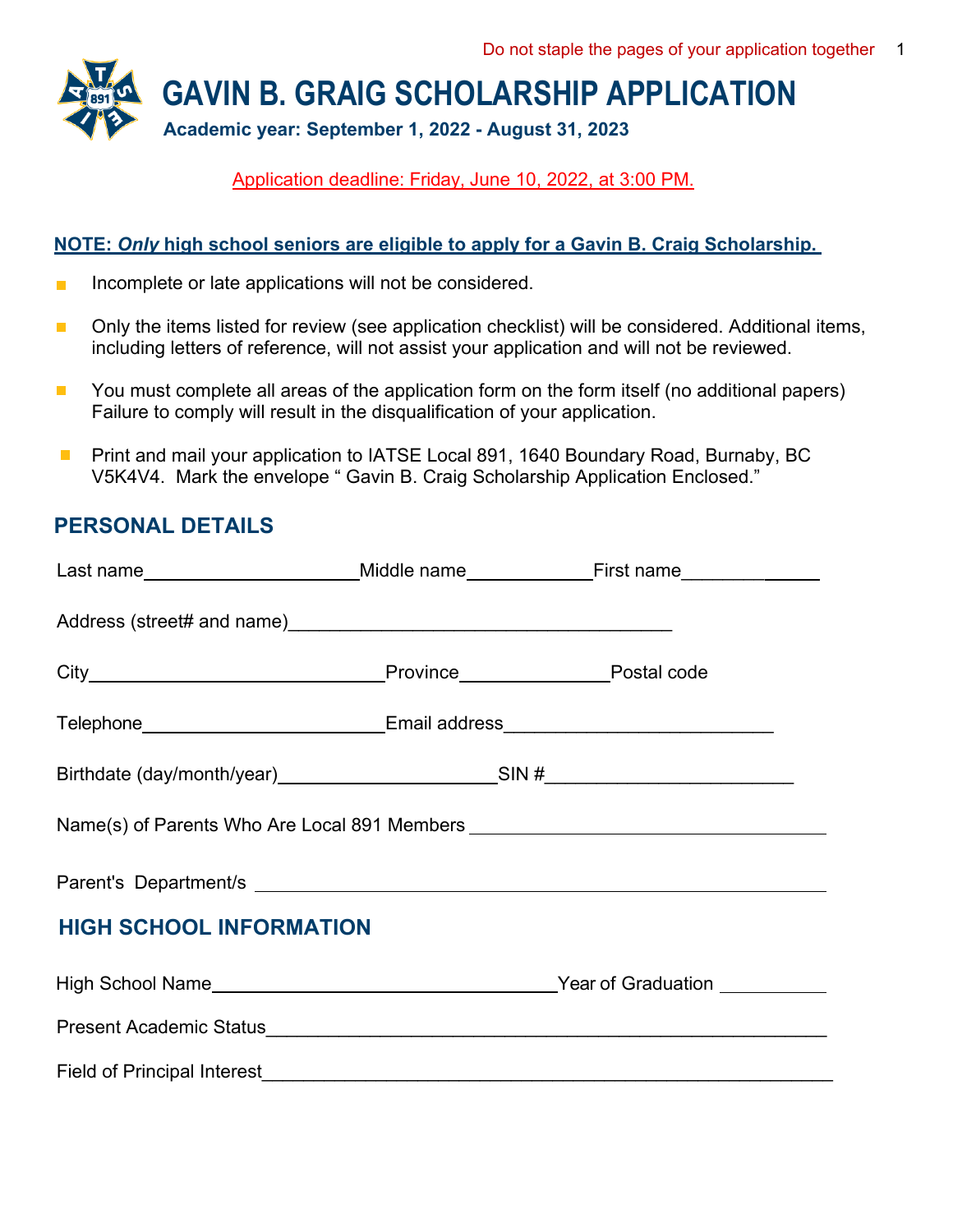### **EDUCATIONAL ACHIEVEMENTS AND AWARDS**

- **•**
- 
- **•**
- **•**
- 
- **•**
- **•**
- 
- **•**

# **EXTRACURRICULAR, COMMUNITY AND VOLUNTEER ACTIVITIES**

- **•**
- **•**
- 
- **•**
- **•**
- **•**

#### **REFERENCES - Please provide two references for us to contact**

|  | Phone number___________________________________Email address____________________ |  |
|--|----------------------------------------------------------------------------------|--|
|  |                                                                                  |  |
|  |                                                                                  |  |
|  | Email address ____________________________                                       |  |